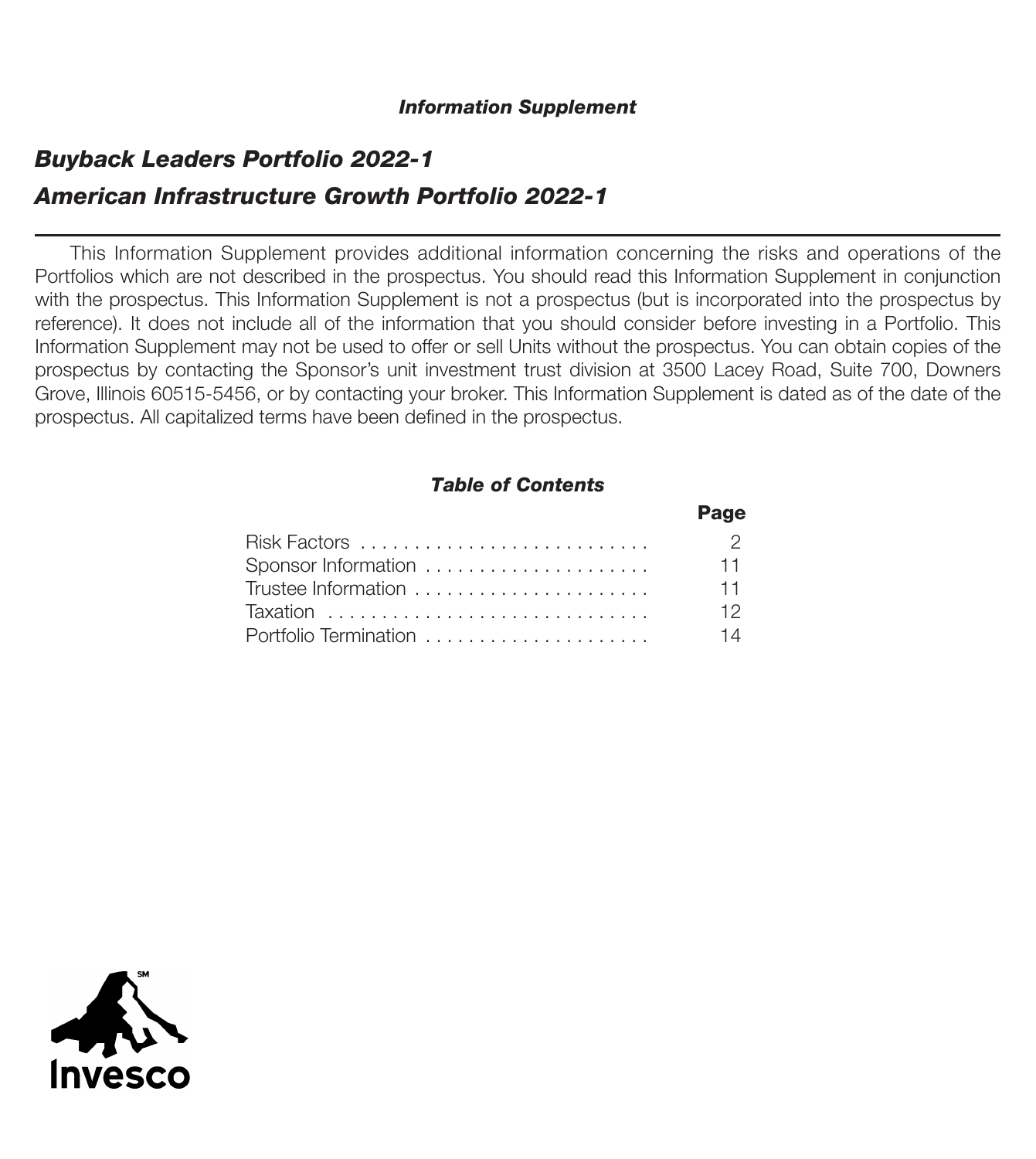## *RISK FACTORS*

**Price Volatility.** Because the Portfolios invest in stocks of U.S. companies, as well as foreign companies traded on U.S. exchanges, you should understand the risks of investing in stocks before purchasing Units. These risks include the risk that the financial condition of the company or the general condition of the stock market may worsen and the value of the stocks (and therefore Units) will fall. Stocks are especially susceptible to general stock market movements. The value of stocks often rises or falls rapidly and unpredictably as market confidence and perceptions of companies change. These perceptions are based on factors including expectations regarding government economic policies, inflation, interest rates, economic expansion or contraction, political climates and economic or banking crises. The value of Units will fluctuate with the value of the stocks in a Portfolio and may be more or less than the price you originally paid for your Units. As with any investment, we cannot guarantee that the performance of a Portfolio will be positive over any period of time. Because the Portfolios are unmanaged, the Trustee will not sell stocks in response to market fluctuations as is common in managed investments.

**Dividends.** Stocks represent ownership interests in a company and are not obligations of the company. Common stockholders have a right to receive payments from the company that is subordinate to the rights of creditors, bondholders or preferred stockholders of the company. This means that common stockholders have a right to receive dividends only if a company's board of directors declares a dividend and the company has provided for payment of all of its creditors, bondholders and preferred stockholders. If a company issues additional debt securities or preferred stock, the owners of these securities will have a claim against the company's assets before common stockholders if the company declares bankruptcy or liquidates its assets even though the common stock was issued first. As a result, the company may be less willing or able to declare or pay dividends on its common stock.

*Consumer Discretionary and Consumer* **Staples Issuers.** An investment in Units of the

Buyback Leaders Portfolio should be made with an understanding of the characteristics of issuers that manufacture or sell consumer products. The profitability of these companies will be affected by various factors including the general state of the economy and consumer spending trends. In the past, there have been major changes in the retail environment due to the declaration of bankruptcy by some of the major corporations involved in the retail industry, particularly the department store segment. The continued viability of the retail industry will depend on the industry's ability to adapt and to compete in changing economic and social conditions, to attract and retain capable management, and to finance expansion. Weakness in the banking or real estate industry, a recessionary economic climate with the consequent slowdown in employment growth, less favorable trends in unemployment or a marked deceleration in real disposable personal income growth could result in significant pressure on both consumer wealth and consumer confidence, adversely affecting consumer spending habits. Increasing employee and retiree benefit costs may also have an adverse effect on the industry. In many sectors of the retail industry, competition may be fierce due to market saturation, converging consumer tastes and other factors. Because of these factors and the recent increase in trade opportunities with other countries, American retailers are now entering global markets which entail added risks such as sudden weakening of foreign economies, difficulty in adapting to local conditions and constraints and added research costs.

*Financial Services Issuers.* An investment in Units of the Buyback Leaders Portfolio should be made with an understanding of the risks inherent in the bank and financial services industry in general.

Banks and their holding companies are especially subject to the adverse effects of economic recession, volatile interest rates, portfolio concentrations in geographic markets and in commercial and residential real estate loans, and competition from new entrants in their fields of business. Banks are highly dependent on net interest margin. Bank profitability is largely dependent on the availability and cost of capital funds,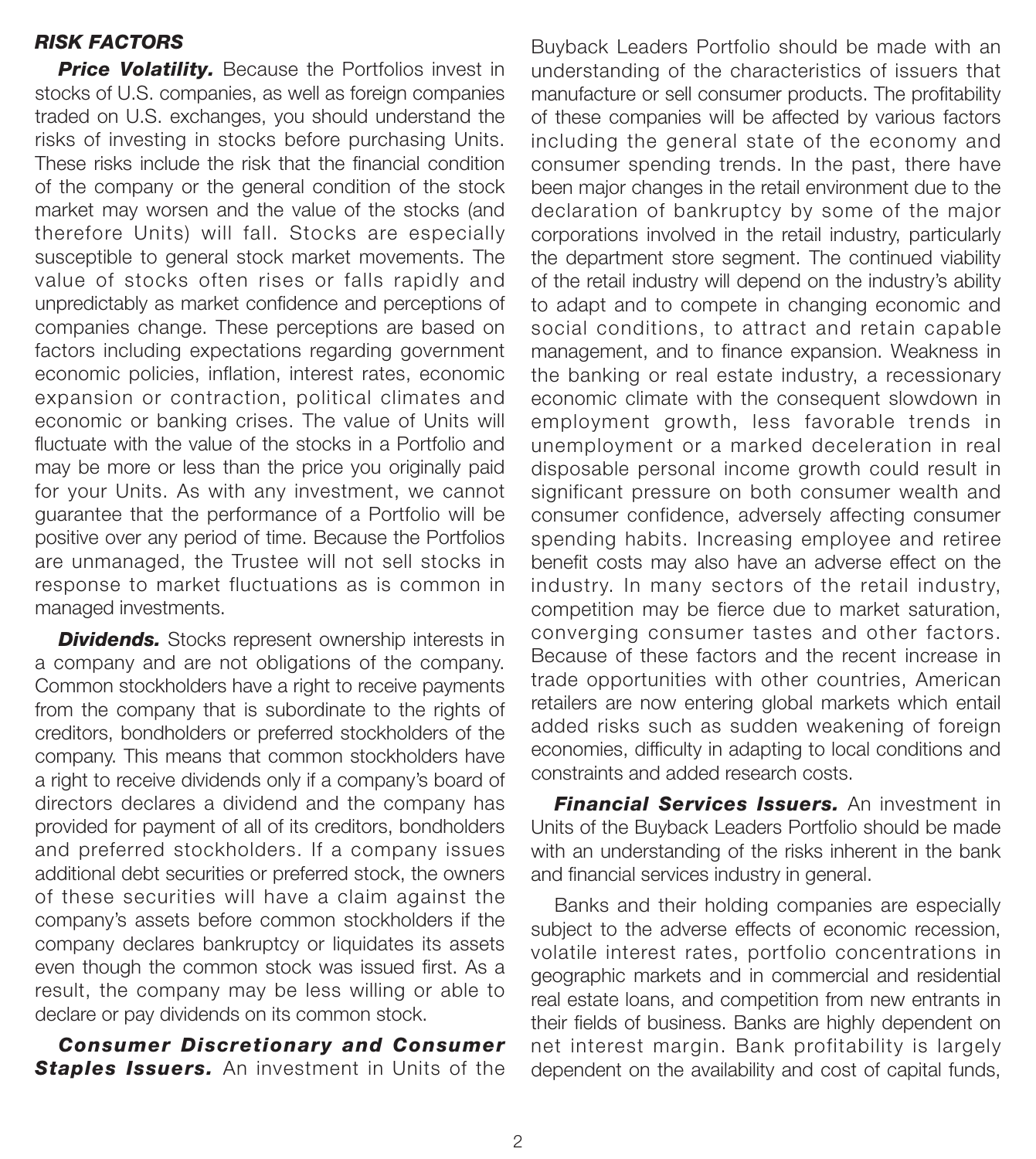and can fluctuate significantly when interest rates change or due to increased competition.

Banks and their holding companies are subject to extensive federal regulation and, when such institutions are state-chartered, to state regulation as well. Such regulations impose strict capital requirements and limitations on the nature and extent of business activities that banks may pursue. Furthermore, bank regulators have a wide range of discretion in connection with their supervisory and enforcement authority and may substantially restrict the permissible activities of a particular institution if deemed to pose significant risks to the soundness of such institution or the safety of the federal deposit insurance fund. Regulatory actions, such as increases in the minimum capital requirements applicable to banks and increases in deposit insurance premiums required to be paid by banks and thrifts to the Federal Deposit Insurance Corporation ("FDIC"), can negatively impact earnings and the ability of a company to pay dividends. Neither federal insurance of deposits nor governmental regulations, however, insures the solvency or profitability of banks or their holding companies, or insures against any risk of investment in the securities issued by such institutions.

Technological advances allow nontraditional lending sources to cut overhead and permit the more efficient use of customer data. Banks continue to face tremendous pressure from mutual funds, brokerage firms and other financial service providers in the competition to furnish services that were traditionally offered by banks.

The Securities and Exchange Commission ("SEC") and the Financial Accounting Standards Board require the expanded use of market value accounting by banks and have imposed rules requiring market accounting for investment securities held in trading accounts or available for sale. Adoption of additional such rules may result in increased volatility in the reported health of the industry, and mandated regulatory intervention to correct such problems. Additional legislative and regulatory changes may be enacted in the future. In addition, from time to time the deposit insurance system is reviewed by Congress and federal regulators, and proposed reforms of that system could, among

other things, further restrict the ways in which deposited moneys can be used by banks or reduce the dollar amount or number of deposits insured for any depositor. Such reforms could reduce profitability, as investment opportunities available to bank institutions become more limited and as consumers look for savings vehicles other than bank deposits. Banks face significant competition from other financial institutions such as mutual funds, credit unions, mortgage banking companies and insurance companies, and increased competition may result from legislative broadening of regional and national interstate banking powers. The Sponsor makes no prediction as to what, if any, manner of bank regulatory actions might ultimately be adopted or what ultimate effect such actions might have on your Portfolio.

The Federal Reserve Board ("FRB") has issued a policy statement on the payment of cash dividends by bank holding companies. In the policy statement, the FRB expressed its view that a bank holding company experiencing earnings weaknesses should not pay cash dividends which exceed its net income or which could only be funded in ways that would weaken its financial health, such as by borrowing. The FRB also may impose limitations on the payment of dividends as a condition to its approval of certain applications, including applications for approval of mergers and acquisitions.

Companies engaged in the investment management industry are subject to the adverse effects of economic recession, volatile interest rates, and competition from new entrants in their fields of business. Adverse changes in the direction of the stock market, investor confidence, equity transaction volume, the level and direction of interest rates and the outlook of emerging markets could adversely affect the financial stability, as well as the stock prices, of these companies. Additionally, competitive pressures, including increased competition with new and existing competitors, the ongoing commoditization of traditional businesses and the need for increased capital expenditures on new technology could adversely impact the profit margins of companies in the investment management and brokerage industries. Companies involved in the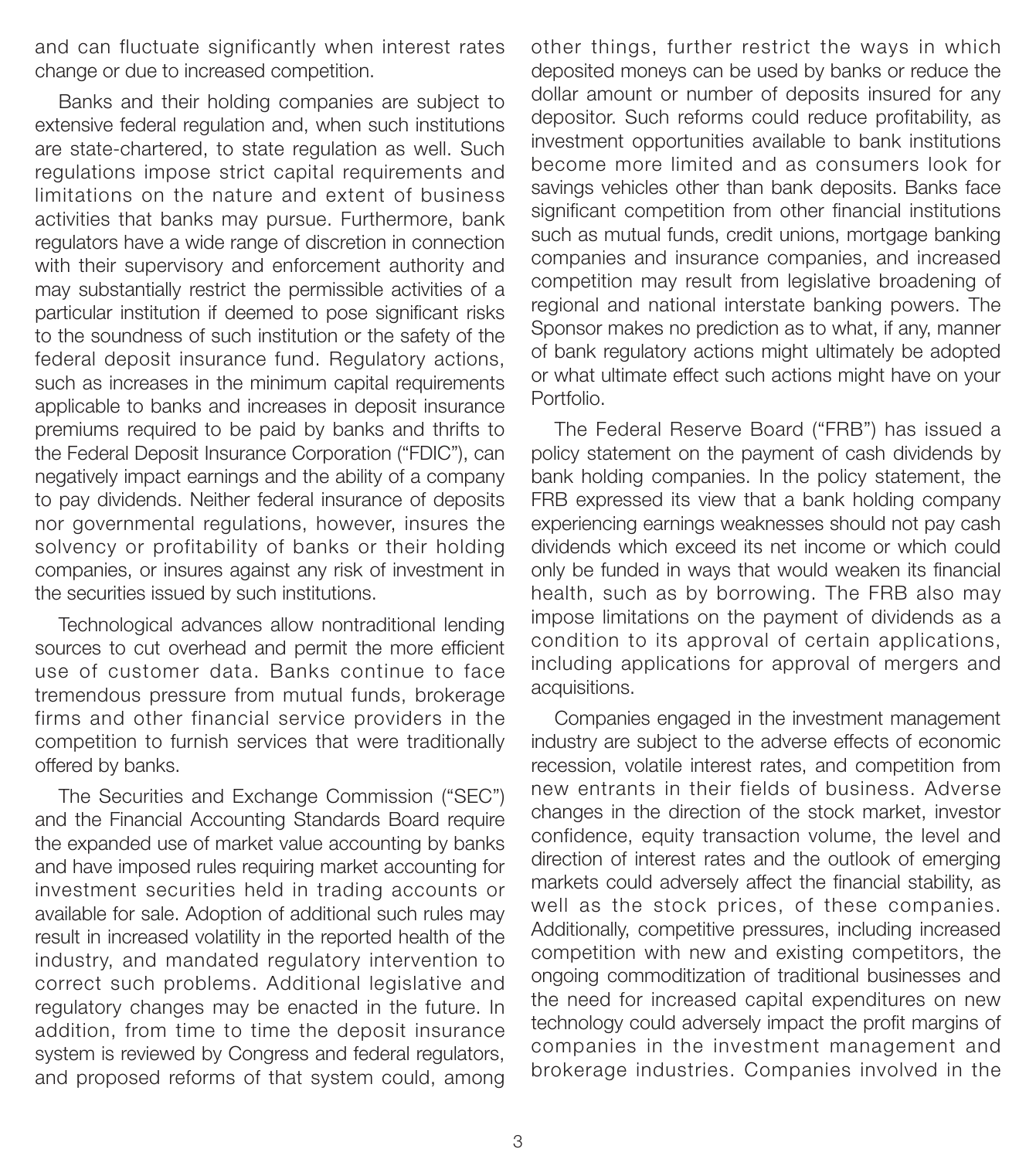investment management industry are also subject to extensive regulation by government agencies and selfregulatory organizations, and changes in laws, regulations or rules, or in the interpretation of such laws, regulations and rules could adversely affect the stock prices of such companies.

Companies involved in the insurance, reinsurance and risk management industry underwrite, sell or distribute property, casualty and business insurance. Many factors affect insurance, reinsurance and risk management company profits, including but not limited to interest rate movements, the imposition of premium rate caps, a misapprehension of the risks involved in given underwritings, competition and pressure to compete globally, weather catastrophes or other disasters and the effects of client mergers. Individual companies may be exposed to material risks including reserve inadequacy and the inability to collect from reinsurance carriers. Insurance companies are subject to extensive governmental regulation, including the imposition of maximum rate levels, which may not be adequate for some lines of business. Proposed or potential tax law changes may also adversely affect insurance companies' policy sales, tax obligations and profitability. In addition to the foregoing, profit margins of these companies continue to shrink due to the commoditization of traditional businesses, new competitors, capital expenditures on new technology and the pressure to compete globally.

In addition to the normal risks of business, companies involved in the insurance and risk management industry are subject to significant risk factors, including those applicable to regulated insurance companies, such as:

the inherent uncertainty in the process of establishing property-liability loss reserves, and the fact that ultimate losses could materially exceed established loss reserves, which could have a material adverse effect on results of operations and financial condition;

- the fact that insurance companies have experienced, and can be expected in the future to experience, catastrophic losses, which could have a material adverse impact on their financial conditions, results of operations and cash flow;
- the inherent uncertainty in the process of establishing property-liability loss reserves due to changes in loss payment patterns caused by new claim settlement practices;
- the need for insurance companies and their subsidiaries to maintain appropriate levels of statutory capital and surplus, particularly in light of continuing scrutiny by rating organizations and state insurance regulatory authorities, and in order to maintain acceptable financial strength or claims-paying ability ratings;
- the extensive regulation and supervision to which insurance companies are subject, and various regulatory and other legal actions;
- the adverse impact that increases in interest rates could have on the value of an insurance company's investment portfolio and on the attractiveness of certain of its products; and
- the uncertainty involved in estimating the availability of reinsurance and the collectability of reinsurance recoverables.

The state insurance regulatory framework has, during recent years, come under increased federal scrutiny, and certain state legislatures have considered or enacted laws that alter and, in many cases, increase state authority to regulate insurance companies and insurance holding company systems. Further, the National Association of Insurance Commissioners ("NAIC") and state insurance regulators are reexamining existing laws and regulations, specifically focusing on insurance companies, interpretations of existing laws and the development of new laws. In addition, Congress and certain federal agencies have investigated the condition of the insurance industry in the United States to determine whether to promulgate additional federal regulation. All insurance companies are subject to state laws and regulations that require diversification of their investment portfolios and limit the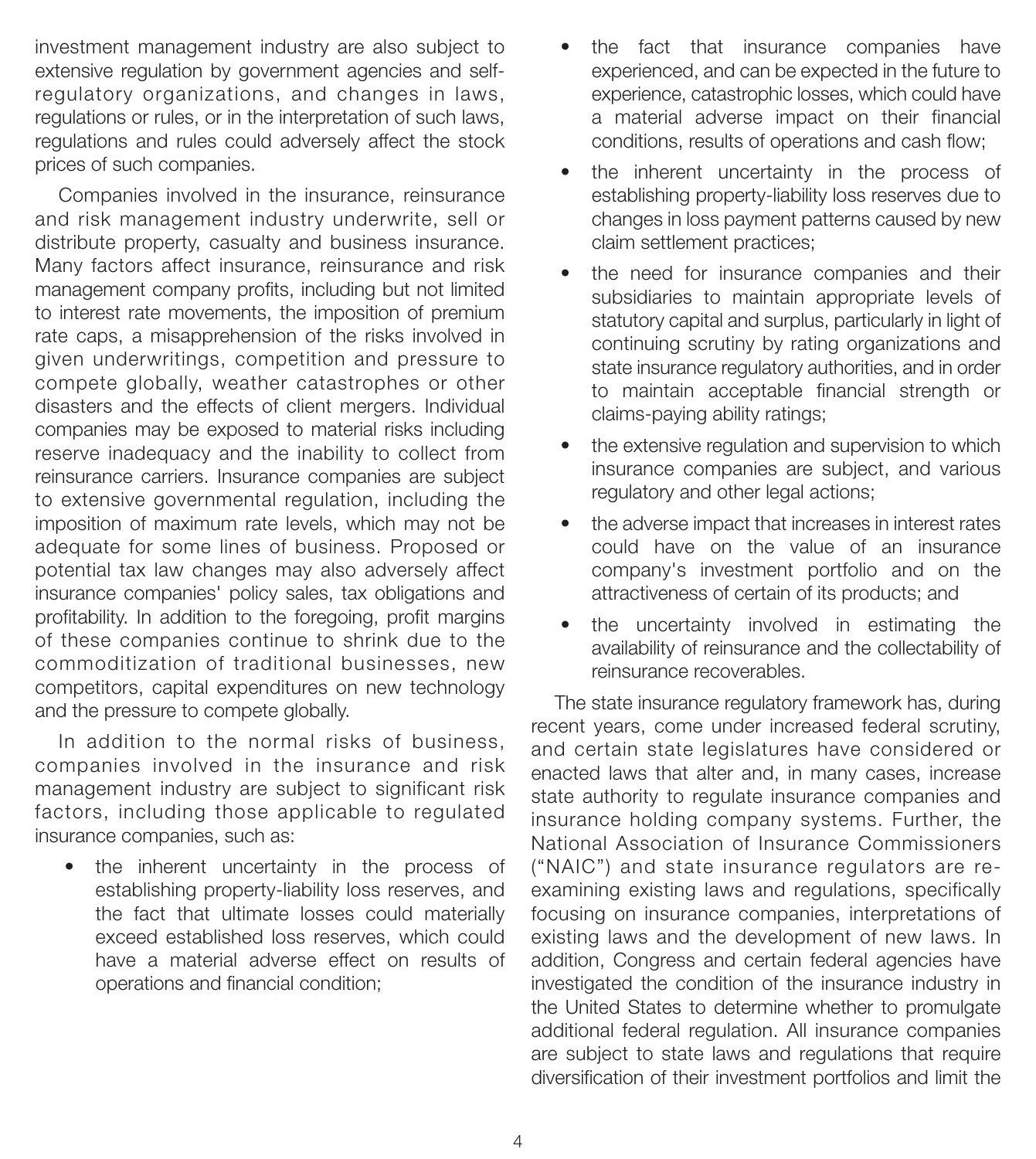amount of investments in certain investment categories. Failure to comply with these laws and regulations would cause non-conforming investments to be treated as non-admitted assets for purposes of measuring statutory surplus and, in some instances, would require divestiture. The Sponsor is unable to predict whether any state or federal legislation will be enacted to change the nature or scope of regulation of the insurance industry, or what effect, if any, such legislation would have on the industry.

**Information Technology Issuers.** Your Portfolio invests significantly in information technology companies. A Portfolio may be particularly susceptible to a negative impact resulting from adverse market conditions or other factors affecting information technology issuers because any negative impact on the information technology industry will not be diversified among issuers within other unrelated industries. Accordingly, an investment in Units should be made with an understanding of the characteristics of the information technology industry and the risks which such an investment may entail.

The market for information technology products and services, especially those related to the Internet, is characterized by rapidly changing technology, rapid products obsolescence, cyclical market patterns, evolving industry standards and frequent new products introductions. The success of information technology companies depends in substantial part on the timely and successful introduction of new products. An unexpected change in one or more of the technologies affecting an issuer's products or in the market for products based on a particular technology could have a material adverse effect on an issuer's operating results. Furthermore, there can be no assurance that companies will be able to respond timely to compete in the rapidly developing marketplace.

The market for certain information technology products and services may have only recently begun to develop, is rapidly evolving and is characterized by an increasing number of market entrants. Additionally, certain information technology companies may have only recently commenced operations or offered equity securities to the public. Such companies are in the early

stage of development and have a limited operating history on which to analyze future operating results. It is important to note that following its initial public offering, a security is likely to experience substantial stock price volatility and speculative trading. Accordingly, there can be no assurance that, upon redemption of your Units or termination of a Portfolio, you will receive an amount greater than or equal to your initial investment.

Based on trading history, factors such as announcements of new products or development of new technologies and general conditions of the industry have caused and are likely to cause the market price of information technology common stocks to fluctuate substantially. In addition, information technology company stocks have experienced extreme price and volume fluctuations that often have been unrelated to the operating performance of such companies. This market volatility may adversely affect the market price of the Securities and therefore your ability to redeem your Units, or roll over your Units into a new trust, at a price equal to or greater than the original price paid for such Units.

Some key components of certain products of information technology issuers are currently available only from single source. There can be no assurance that in the future suppliers will be able to meet the demand for components in a timely and cost effective manner. Accordingly, an issuer's operating results and customer relationships could be adversely affected by either an increase in price for, or any interruption or reduction in supply of, any key components. Additionally, many information technology issuers are characterized by a highly concentrated customer base consisting of a limited number of large customers who may require product vendors to comply with rigorous and constantly developing industry standards. Any failure to comply with such standards may result in a significant loss or reduction of sales. Because many products and technology are incorporated into other related products, certain companies are often highly dependent on the performance of other computer, electronics and communications companies. There can be no assurance that these customers will place additional orders, or that an issuer of Securities will obtain orders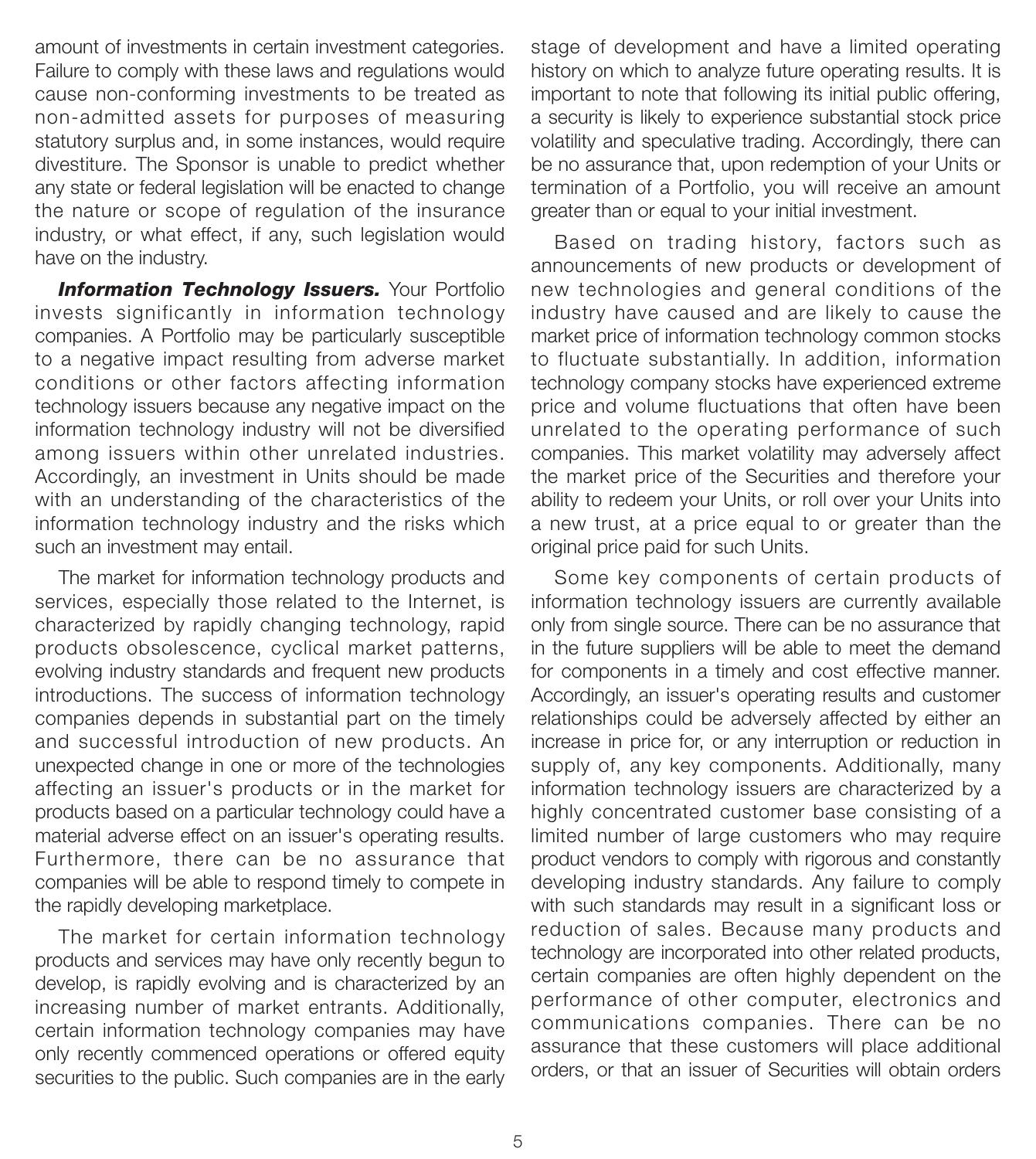of similar magnitude as past orders from other customers. Similarly, the success of certain companies is tied to a relatively small concentration of products or technology with intense competition between companies. Accordingly, a decline in demand for such products or technology from such customers could have a material adverse impact on issuers of the Securities.

The life cycle of a new technology product or service tends to be short, resulting in volatile sales, earnings and stock prices for many information technology companies. Additionally, with the rapid evolution of technologies, competitive advantages tend to be short lived and product pricing usually falls. Historically, many of the benefits from new technologies have gone to the consumer, as their creators have been unable to retain differentiation or pricing power. Some of the large information technology companies have been involved in antitrust litigation and may continue to be in the future. A slowdown in corporate or consumer spending on technology will likely hurt information technology company revenues. Information technology companies rely on international sales for a meaningful part of their revenues. Any slowdown in international economies could hurt revenues.

**Utility Issuers.** An investment in Units of the American Infrastructure Growth Portfolio should be made with an understanding of the characteristics of the public utility industry and the risks which such an investment may entail. General problems of the public utility industry include the difficulty in obtaining an adequate return on invested capital despite frequent increases in rates which have been granted by the public service commissions having jurisdiction, the difficulty in financing large construction programs during an inflationary period, the restrictions on operations and increased cost and delays attributable to environmental, nuclear safety and other regulatory considerations, the difficulty of the capital markets absorbing utility debt and equity securities, the difficulty in obtaining fuel for electric generation at reasonable prices, unusual, unexpected or normal weather and its effects, regulatory restrictions on the ability to pass increasing wholesale costs along to the retail and business customer, and the effects of energy

conservation. There is no assurance that public service commissions will grant rate increases in the future or that any such increases will be timely or adequate to cover operating and other expenses and debt service requirements. All of the public utilities which are issuers of the Securities have been experiencing many of these problems in varying degrees. Furthermore, utility stocks are particularly susceptible to interest rate risk, generally exhibiting an inverse relationship to interest rates. As a result, electric utility stock prices may be adversely affected as interest rates rise. Similarly, the success of certain companies is tied to a relatively small concentration of products or technologies with intense competition between companies. There can be no assurance that these customers will place additional orders, or that an issuer of Securities will obtain orders of similar magnitude as past orders from other customers. Accordingly, a decline in demand for products or technologies or from such customers could have a material adverse impact on issuers of the Securities.

Utilities are generally subject to extensive regulation by state utility commissions which, for example, establish the rates which may be charged and the appropriate rate of return on an approved asset base, which must be approved by the state commissions. Certain utilities have had difficulty from time to time in persuading regulators, who are subject to political pressures, to grant rate increases necessary to maintain an adequate return on investment. Any unexpected limitations could negatively affect the profitability of utilities whose budgets are planned far in advance. In addition, gas pipeline and distribution companies have had difficulties in adjusting to short and surplus energy supplies, enforcing or being required to comply with long-term contracts and avoiding litigation with their customers, on the one hand, or suppliers, on the other. Furthermore, regulatory authorities, which may be subject to political and other pressures, may not grant future rate increases, or may impose accounting or operational policies, any of which could adversely affect a company's profitability and its stock price. Certain utility companies have experienced full or partial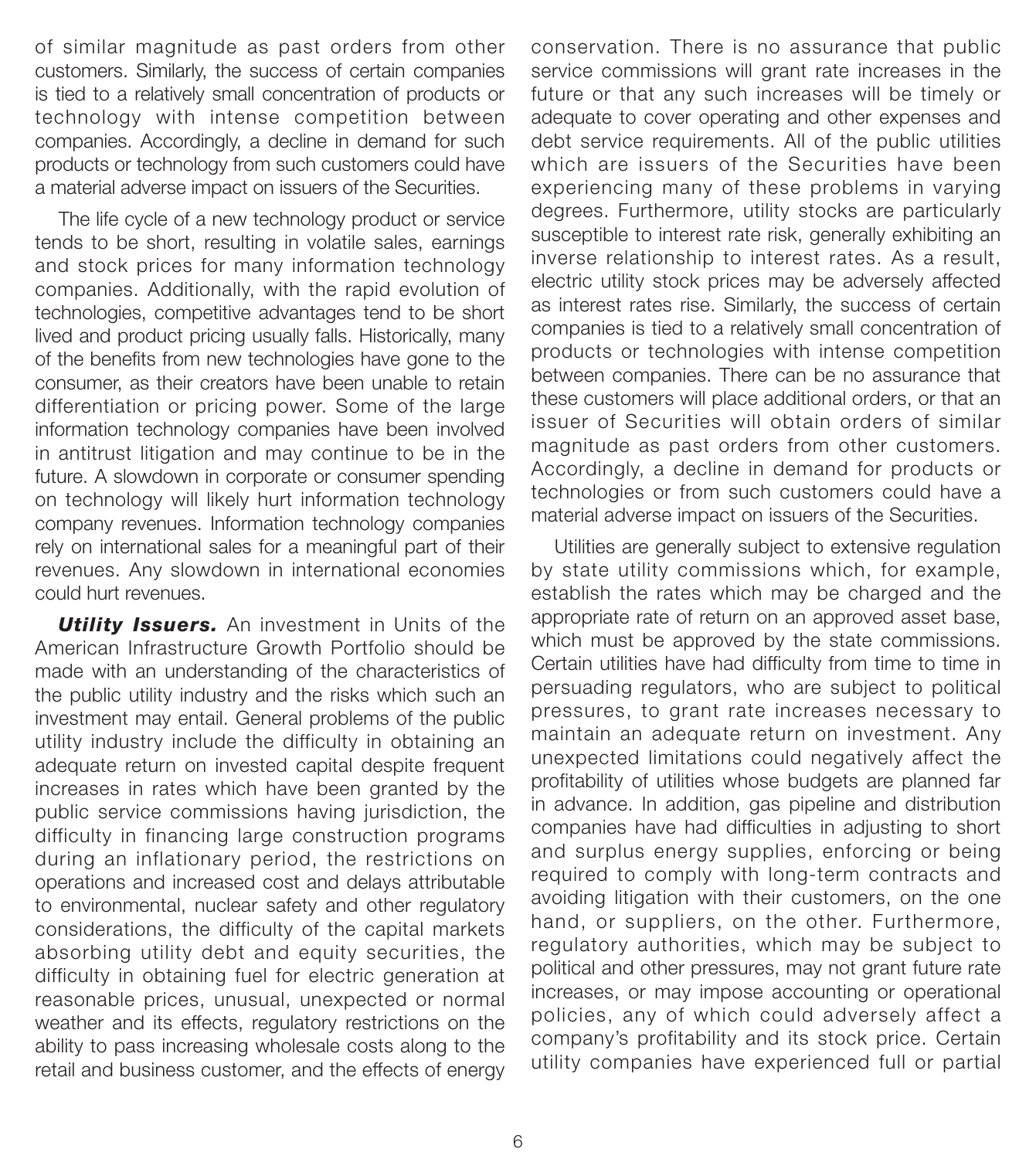deregulation in recent years. These utility companies are frequently more similar to industrial companies in that they are subject to greater competition and have been permitted by regulators to diversify outside of their original geographic regions and their traditional lines of business. These opportunities may permit certain utility companies to earn more than their traditional regulated rates of return. Some companies, however, may be forced to defend their core business and may be less profitable.

Certain of the issuers of the Securities may own or operate nuclear generating facilities. Governmental authorities may from time to time review existing, and impose additional, requirements governing the licensing, construction and operation of nuclear power plants. In the past, nuclear generating projects in the electric utility industry have experienced substantial cost increases, construction delays and licensing difficulties. These have been caused by various factors, including inflation, high financing costs, required design changes and rework, allegedly faulty construction, objections by groups and governmental officials, limits on the ability to obtain financing, reduced forecasts of energy requirements and economic conditions. This experience indicates that the risk of significant cost increases, delays and licensing difficulties remain present until completion and achievement of commercial operation of any nuclear project. Also, nuclear generating units in service have experienced unplanned outages or extensions of scheduled outages due to equipment problems or new regulatory requirements sometimes followed by a significant delay in obtaining regulatory approval to return to service. A major accident at a nuclear plant anywhere could cause the imposition of limits or prohibitions on the operation, construction or licensing of nuclear units.

In view of the uncertainties discussed above, there can be no assurance that any utility company's share of the full cost of nuclear units under construction ultimately will be recovered in rates or the extent to which a company could earn an adequate return on its investment in such units. The likelihood of a significantly adverse event occurring in any of the areas of concern described above varies, as does the potential severity

of any adverse impact. It should be recognized, however, that one or more of such adverse events could occur and individually or collectively could have a material adverse impact on a company's financial condition, the results of its operations, its ability to make interest and principal payments on its outstanding debt or to pay dividends.

Other general problems of the electric, gas and water utility industries (including state and local joint action power agencies) include rising costs of rail transportation to transport fossil fuels, the uncertainty of transmission service costs for both interstate and intrastate transactions, changes in tax laws which adversely affect a utility's ability to operate profitably, increased competition in service costs, recent reductions in estimates of future demand for electricity and gas in certain areas of the country, restrictions on operations and increased cost and delays attributable to environmental considerations, uncertain availability and increased cost of capital, unavailability of fuel for electric generation at reasonable prices, including the steady rise in fuel costs and the costs associated with conversion to alternate fuel sources such as coal, availability and cost of natural gas for resale, technical and cost factors and other problems associated with construction, licensing, regulation and operation of nuclear facilities for electric generation, including, among other considerations, the problems associated with the use of radioactive materials and the disposal of radioactive wastes, and the effects of energy and environmental conservation efforts. Each of the problems referred to could adversely affect the ability of the issuers of any Securities to make dividend payments and the value of such Securities on redemption of your Units.

*Real Estate Investment Trusts.* The American Infrastructure Growth Portfolio invests in real estate investment trusts ("REITs"), domestic corporations or business trusts which invest primarily in income producing real estate or real estate related loans or mortgages. REITs are financial vehicles that have as their objective the pooling of capital from a number of investors in order to participate directly in real estate ownership or financing. Thus, an investment in the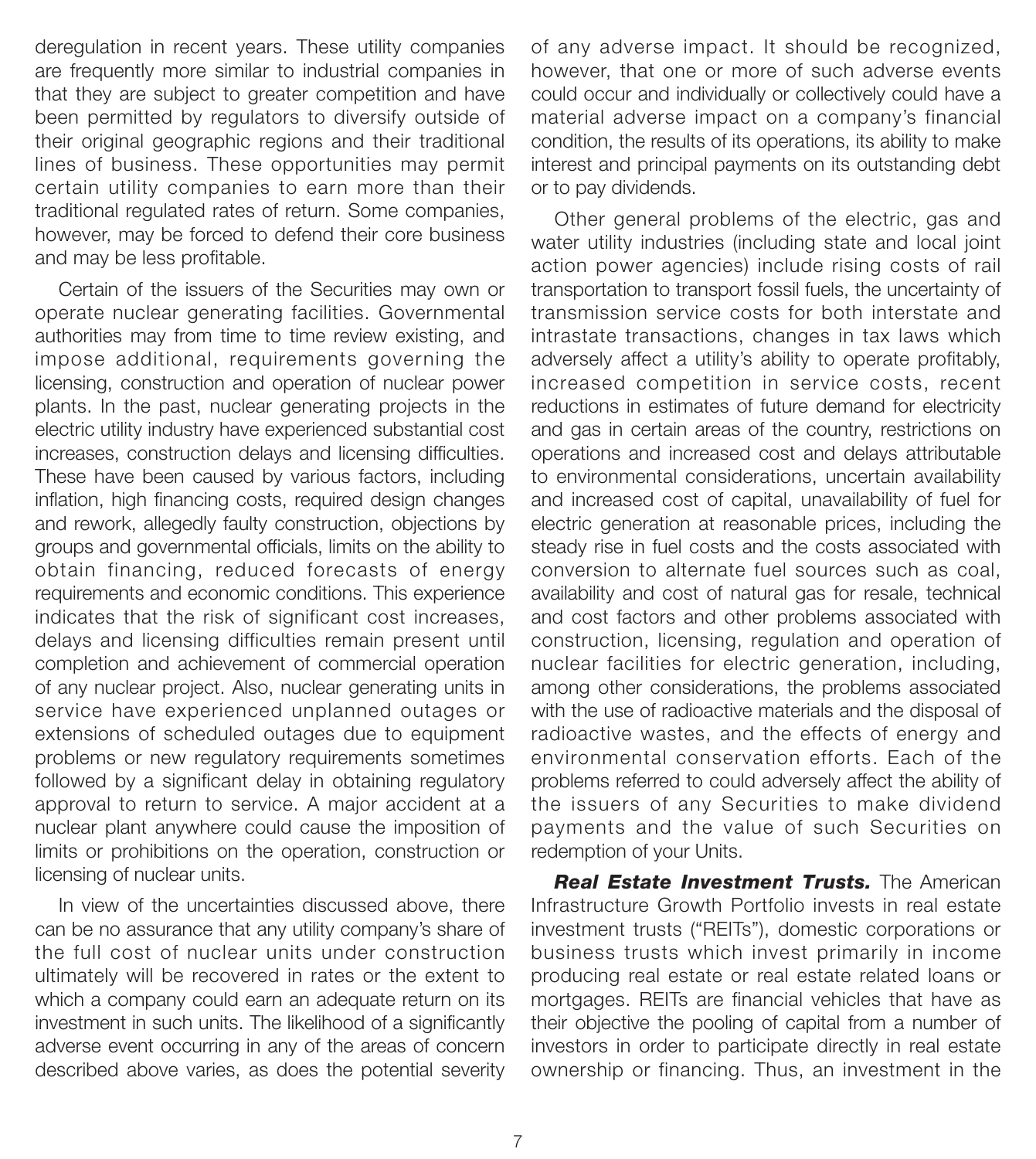Portfolio will be subject to risks similar to those associated with the direct ownership of real estate, in addition to securities markets risks, because of the Portfolio's investments in the securities of companies in the real estate industry. These risks include:

- declines in the value of real estate,
- illiquidity of real property investments,
- risks related to general U.S. and global as well as local economic conditions,
- dependency on management skill,
- heavy cash flow dependency,
- possible lack of availability of mortgage funds,
- excessive levels of debt or overleveraged financial structure,
- over-building,
- extended vacancies, or obsolescence, of properties,
- increase in competition,
- increases in property taxes and operating expenses,
- changes in zoning laws,
- losses due to costs resulting from the clean-up of environmental problems,
- liability to third parties for damages resulting from environmental problems,
- casualty or condemnation losses,
- economic or regulatory impediments to raising rents,
- changes in neighborhood values and buyer demand,
- the ongoing financial strength and viability of government sponsored enterprises, such as Fannie Mae or Freddie Mac,
- changes in the appeal of properties to tenants, and
- changes in interest rates, tax rates or operating expenses.

In addition to these risks, equity REITs may be more likely to be affected by changes in the value of the underlying property owned by the trusts. Further, REITs

are dependent upon the management skills of the issuers and generally may not be diversified.

The above factors may also adversely affect a borrower's or lessee's ability to meet its obligations to the REIT. In the event of a default by a borrower or lessee, the REIT may experience delays in enforcing its rights as a mortgagee or lessor and may incur substantial costs associated with protecting its investments.

A significant amount of the assets of a REIT may be invested in investments in specific geographic areas or in specific property types, i.e., hotels, shopping malls, residential complexes, and office buildings. The impact of economic conditions on REITs also varies with geographic location and property type. Variations in rental income and space availability and vacancy rates in terms of supply and demand are additional factors affecting real estate generally and REITs in particular. In addition, you should be aware that REITs may not be diversified and are subject to the risks of financing projects. REITs are also subject to

- defaults by borrowers,
- the market's perception of the REIT industry generally,
- the possibility of failing to qualify for tax-free pass-through of income under the Internal Revenue Code, and
- the possibility of failing to maintain exemption from the Investment Company Act of 1940.

A default by a borrower or lessee may cause the REIT to experience delays in enforcing its rights as mortgagee or lessor and to incur significant costs related to protecting its investments.

Some REITs in the Portfolio may be structured as UPREITs. An UPREIT owns an interest in a partnership that owns real estate. This can result in a potential conflict of interest between (1) shareholders of the REIT who may want to sell an asset and (2) other partnership interest holders who would be subject to tax liability if the REIT sells the property. In some cases, REITs have entered into "no sell" agreements, which are designed to avoid taxing the holders of partnership units by preventing the REIT from selling the property. This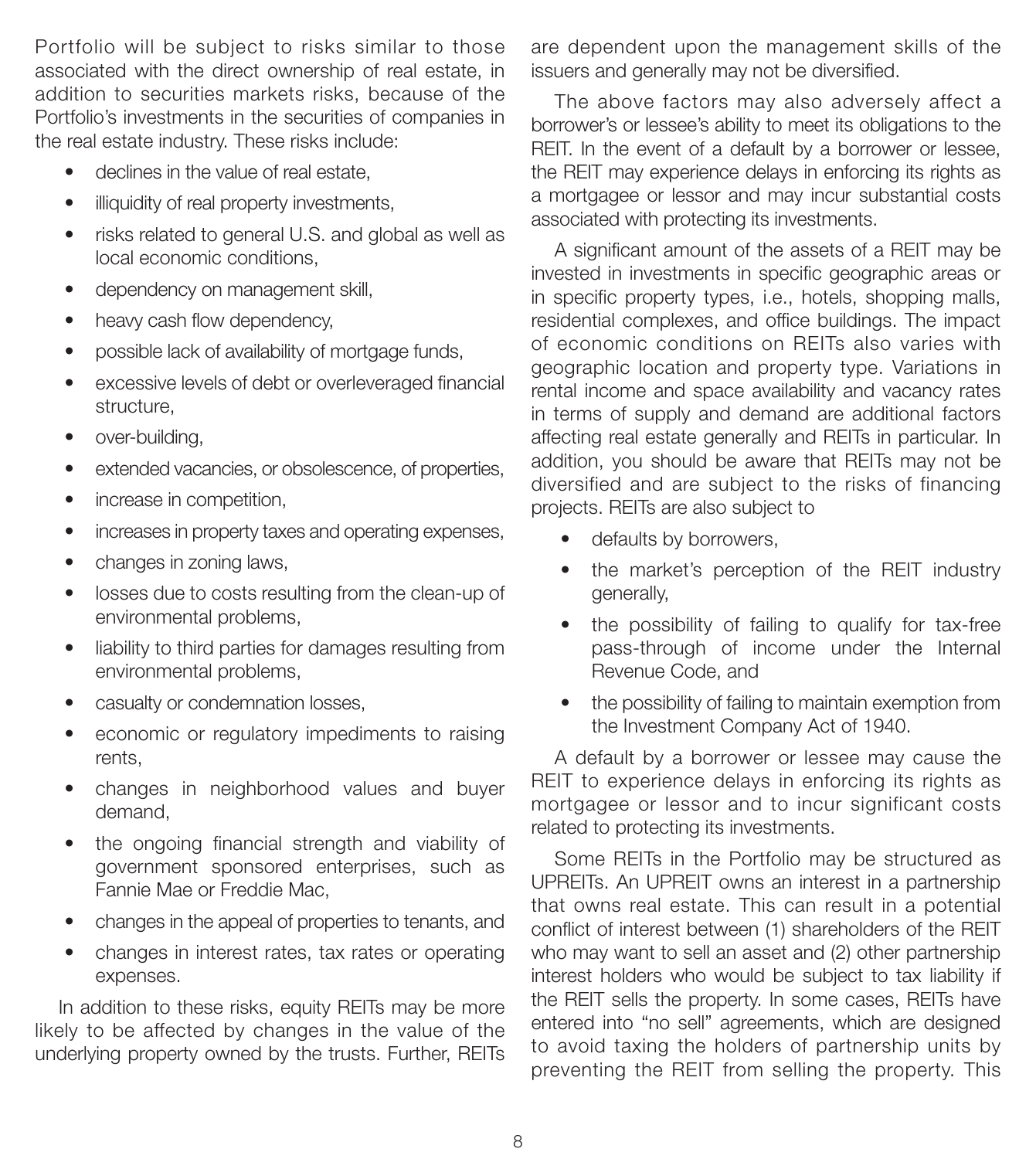arrangement may mean that the REIT would refuse a lucrative offer for an asset or be forced to hold on to a poor asset. Since parties to "no sell" agreements often do not disclose them, the Sponsor does not know whether any of the REITs in the Portfolio have entered into this kind of arrangement.

A REIT generally maintains comprehensive insurance on presently owned and subsequently acquired real property assets, including (1) liability, (2) fire and (3) extended coverage. However, there are certain types of losses, generally of a catastrophic nature, such as earthquakes and floods, that may be uninsurable or not economically insurable, as to which the REIT's properties are at risk in their particular locales. The management of a REIT uses its discretion in determining (1) amounts, (2) coverage limits and (3) deductibility provisions of insurance. They aim to acquire appropriate insurance on their investments at reasonable costs and on suitable terms. This may result in insurance coverage that, in the event of a substantial loss, would not be sufficient to pay the full current market value or current replacement cost of the lost investment. Inflation, changes in building codes and ordinances, environmental considerations, and several other factors might make it unfeasible to use insurance proceeds to replace a facility after it has been damaged or destroyed. Under such circumstances, the insurance proceeds that a REIT receives might not be adequate to restore its economic position with respect to that property.

Under various federal, state, and local environmental laws, ordinances and regulations, a current or previous owner or operator of real property may be liable for the costs of removal or remediation of hazardous or toxic substances on, under or in such property. Such laws often impose liability (1) whether or not the owner or operator caused or knew of the presence of the hazardous or toxic substances and (2) whether or not the storage of the substances was in violation of a tenant's lease. In addition, (1) the presence of hazardous or toxic substances, or (2) the failure to remediate the property properly, may hinder the owner's ability to borrow using that real property as collateral. We can not give any assurance that one or more of the

REITs in the Portfolio may not be currently liable or potentially liable for any of these costs in connection with real estate assets they presently own or subsequently acquire while the shares of those REITs are held in the Portfolio.

*Energy Issuers.* An investment in Units of the American Infrastructure Growth Portfolio should be made with an understanding of the problems and risks inherent in the energy industry in general.

Energy companies are subject to legislative or regulatory changes, adverse market conditions and/or increased competition affecting the energy industry. The prices of the securities of energy companies may fluctuate widely due to changes in value and dividend yield, which depend largely on the price and supply of energy fuels, international political events relating to oil producing countries, energy conservation, the success of exploration projects, and tax and other governmental regulatory policies.

Energy companies depend on their ability to find and acquire additional energy reserves. The exploration and recovery process involves significant operating hazards and can be very costly. An energy company has no assurance that it will find reserves or that any reserves found will be economically recoverable. The industry also faces substantial government regulation, including environmental regulation. These regulations have increased costs and limited production and usage of certain fuels. Furthermore, certain companies involved in the industry have also faced scrutiny for alleged accounting irregularities that may have led to the overstatement of their financial results, and other companies in the industry may face similar scrutiny.

In addition, energy companies face risks related to political conditions in oil producing regions (such as the Middle East), the actions of the Organization of Petroleum Exporting Countries (OPEC), the price and worldwide supply of oil and natural gas, the price and availability of alternative fuels, operating hazards, government regulation and the level of consumer demand. Political conditions of some oil producing regions have been unstable in the past. Political instability or war in these regions could have a negative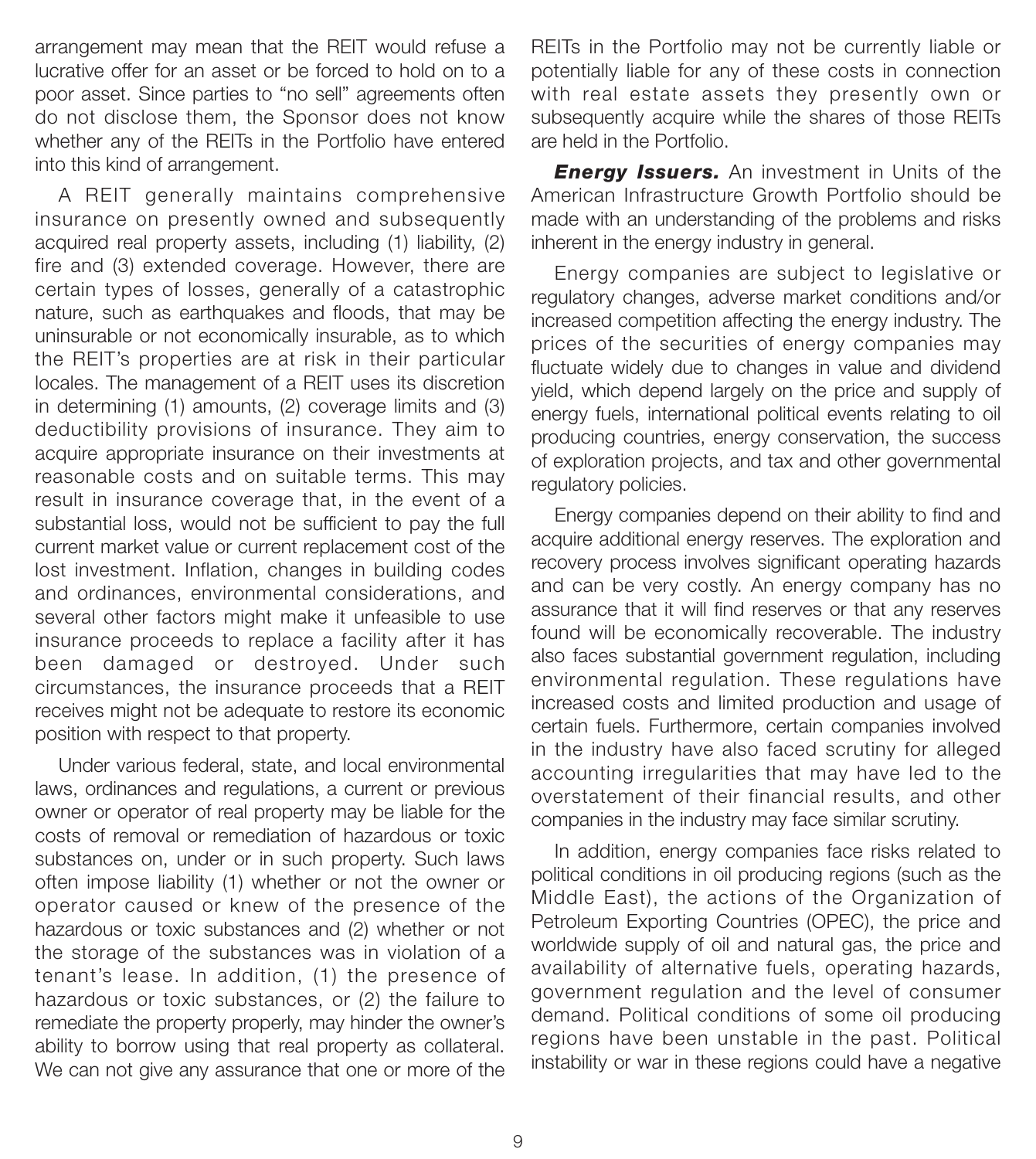impact on your investment. Oil and natural gas prices can be extremely volatile. OPEC controls a substantial portion of world oil production. OPEC may take actions to increase or suppress the price or availability of oil. Various domestic and foreign government authorities and international cartels also impact these prices. Any substantial decline in these prices could have an adverse effect on energy companies.

*Liquidity.* Whether or not the securities in a Portfolio are listed on a stock exchange, the securities may delist from the exchange or principally trade in an over-the-counter market. As a result, the existence of a liquid trading market could depend on whether dealers will make a market in the securities. We cannot guarantee that dealers will maintain a market or that any market will be liquid. The value of the securities could fall if trading markets are limited or absent.

*Additional Units.* The Sponsor may create additional Units of a Portfolio by depositing into the Portfolio additional securities or cash with instructions to purchase additional securities. A deposit could result in a dilution of your investment and anticipated income because of fluctuations in the price of the stocks between the time of the deposit and the purchase of the stocks and because the Portfolio will pay brokerage or acquisition fees.

*Voting.* Only the Trustee may sell or vote the securities in a Portfolio. While you may sell or redeem your Units, you may not sell or vote the securities in your Portfolio. The Sponsor will instruct the Trustee how to vote the securities. The Trustee will vote the securities in the same general proportion as shares held by other shareholders if the Sponsor fails to provide instructions.

## *S&P 500 BUYBACK INDEX*

The S&P 500 Buyback Index (the "Index") is a product of S&P Dow Jones Indices ("S&P DJI"), and has been licensed for use by Invesco Capital Markets, Inc. with regard to the Buyback Leaders Portfolio. "Standard & Poor's®" and "S&P®" are registered trademarks of Standard & Poor's Financial Services LLC; and these trademarks have been licensed for use by S&P DJI and sublicensed for certain purposes by Invesco Capital Markets, Inc. The Buyback Leaders Portfolio is not

sponsored, endorsed, sold or promoted by S&P DJI, S&P, or any of their respective affiliates (collectively, "S&P Dow Jones Indices"). S&P DJI makes no representation or warranty, express or implied, to the owners of your Portfolio or any member of the public regarding the advisability of investing in securities generally or in your Portfolio particularly or the ability of the Index to track general market performance. S&P DJI's only relationship to Invesco Capital Markets, Inc. with respect to the Index is the licensing of the Index and certain trademarks, service marks and/or trade names of S&P DJI or its licensors. The Index is determined, composed and calculated by S&P DJI without regard to Invesco Capital Markets, Inc. or your Portfolio. S&P DJI has no obligation to take the needs of Invesco Capital Markets, Inc. or the owners of your Portfolio into consideration in determining, composing or calculating the Index. S&P DJI is not responsible for and has not participated in the determination of the prices, the amount of securities in your Portfolio, the timing of the issuance or sale of your Portfolio or in the determination or calculation of the equation by which Units of your Portfolio are to be converted into cash, surrendered or redeemed, as the case may be. S&P DJI has no obligation or liability in connection with the administration, marketing or trading of your Portfolio. There is no assurance that investment products based on the Index will accurately track Index performance or provide positive investment returns. S&P DJI is not an investment advisor. Inclusion of a security within an index is not a recommendation by S&P DJI to buy, sell, or hold such security, nor is it considered to be investment advice.

S&P DJI DOES NOT GUARANTEE THE ADEQUACY, ACCURACY, TIMELINESS AND/OR THE COMPLETENESS OF THE INDEX OR ANY DATA RELATED THERETO OR ANY COMMUNICATION, INCLUDING BUT NOT LIMITED TO, ORAL OR WRITTEN COMMUNICATION (INCLUDING ELECTRONIC COMMUNICATIONS) WITH RESPECT THERETO. S&P DJI SHALL NOT BE SUBJECT TO ANY DAMAGES OR LIABILITY FOR ANY ERRORS, OMISSIONS, OR DELAYS IN CALCULATING THE INDEX. S&P DJI MAKES NO EXPRESS OR IMPLIED WARRANTIES, AND EXPRESSLY DISCLAIMS ALL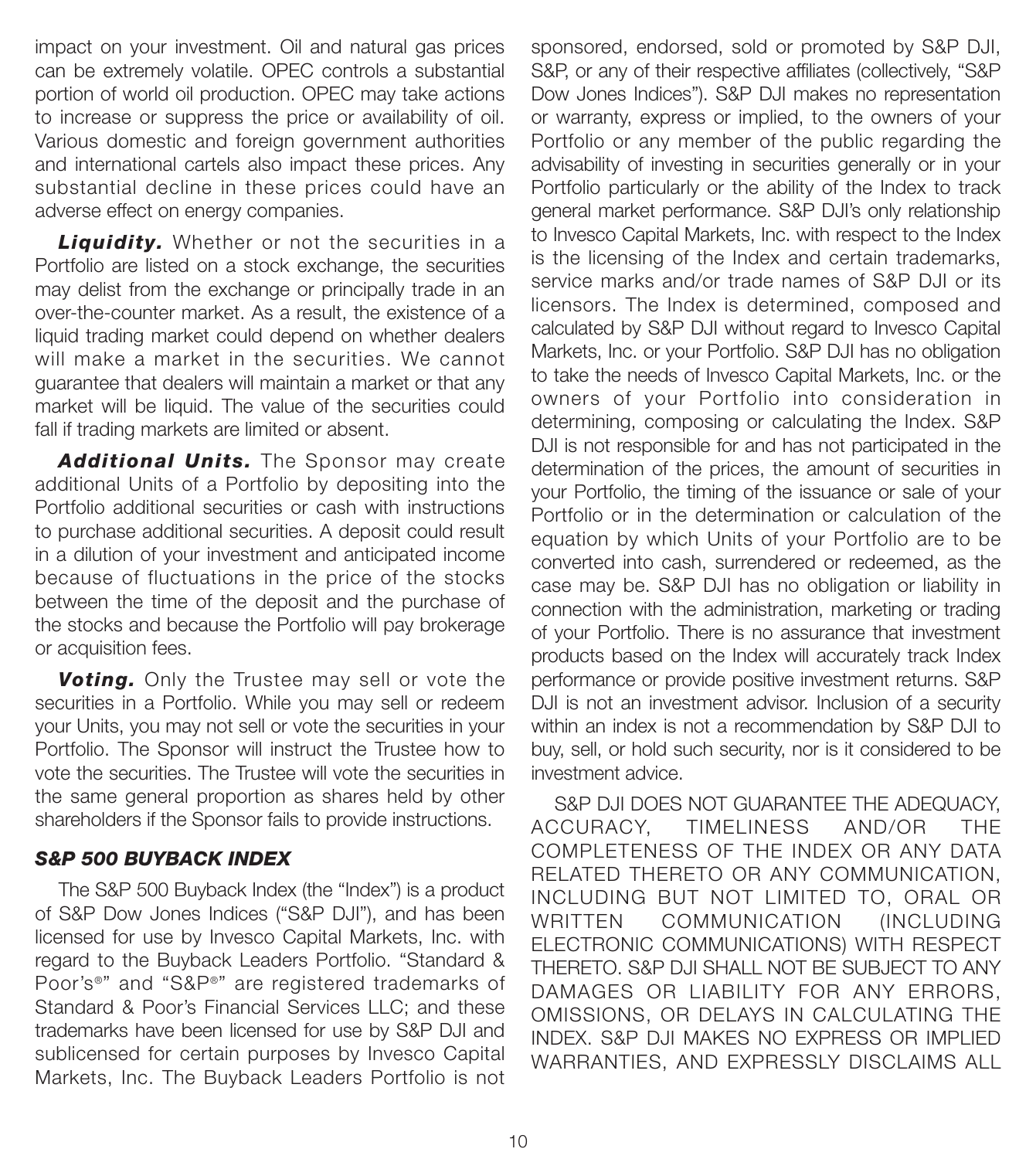WARRANTIES, OF MERCHANTABILITY OR FITNESS FOR A PARTICULAR PURPOSE OR USE OR AS TO RESULTS TO BE OBTAINED BY THE SPONSOR OR OWNERS OF THE PRODUCTS, OR ANY OTHER PERSON OR ENTITY FROM THE USE OF THE INDEX OR WITH RESPECT TO ANY DATA RELATED THERETO. WITHOUT LIMITING ANY OF THE FOREGOING, IN NO EVENT WHATSOEVER SHALL S&P DJI BE LIABLE FOR ANY INDIRECT, SPECIAL, INCIDENTAL, PUNITIVE, OR CONSEQUENTIAL DAMAGES INCLUDING BUT NOT LIMITED TO, LOSS OF PROFITS, TRADING LOSSES, LOST TIME OR GOODWILL, EVEN IF THEY HAVE BEEN ADVISED OF THE POSSIBILITY OF SUCH DAMAGES, WHETHER IN CONTRACT, TORT, STRICT LIABILITY, OR OTHERWISE.

#### *SPONSOR INFORMATION*

Invesco Capital Markets, Inc. is the Sponsor of your Portfolio. The Sponsor is a wholly owned subsidiary of Invesco Advisers, Inc. ("Invesco Advisers"). Invesco Advisers is an indirect wholly owned subsidiary of Invesco Ltd., a leading independent global investment manager that provides a wide range of investment strategies and vehicles to its retail, institutional and high net worth clients around the globe. The Sponsor's principal office is located at 11 Greenway Plaza, Houston, Texas 77046-1173. As of September 30, 2021, the total stockholders' equity of Invesco Capital Markets, Inc. was \$89,054,707.42 (unaudited). The current assets under management and supervision by Invesco Ltd. and its affiliates were valued at approximately \$1,528.6 billion as of September 30, 2021. (This paragraph relates only to the Sponsor and not to your Portfolio or to any other Series thereof. The information is included herein only for the purpose of informing investors as to the financial responsibility of the Sponsor and its ability to carry out its contractual obligations. More detailed financial information will be made available by the Sponsor upon request).

The Sponsor and your Portfolio have adopted a code of ethics requiring Invesco Ltd.'s employees who have access to information on Portfolio transactions to report personal securities transactions. The purpose of the code is to avoid potential conflicts of interest and to

prevent fraud, deception or misconduct with respect to your Portfolio.

If the Sponsor shall fail to perform any of its duties under the Trust Agreement or become incapable of acting or shall become bankrupt or its affairs are taken over by public authorities, then the Trustee may (i) appoint a successor Sponsor at rates of compensation deemed by the Trustee to be reasonable and not exceeding amounts prescribed by the Securities and Exchange Commission, (ii) terminate the Trust Agreement and liquidate a Portfolio as provided therein or (iii) continue to act as Trustee without terminating the Trust Agreement.

#### *TRUSTEE INFORMATION*

The Trustee is The Bank of New York Mellon, a trust company organized under the laws of New York. The Bank of New York Mellon has its principal unit investment trust division offices at 240 Greenwich Street - 22W, New York, New York 10286, (800) 856-8487. The Bank of New York Mellon is subject to supervision and examination by the Superintendent of Banks of the State of New York and the Board of Governors of the Federal Reserve System, and its deposits are insured by the Federal Deposit Insurance Corporation to the extent permitted by law.

The duties of the Trustee are primarily ministerial in nature. It did not participate in the selection of Securities for the Portfolios.

In accordance with the Trust Agreement, the Trustee shall keep proper books of record and account of all transactions at its office for the Portfolios. Such records shall include the name and address of, and the number of Units of a Portfolio held by, every Unitholder. Such books and records shall be open to inspection by any Unitholder at all reasonable times during the usual business hours. The Trustee shall make such annual or other reports as may from time to time be required under any applicable state or federal statute, rule or regulation. The Trustee is required to keep a certified copy or duplicate original of the Trust Agreement on file in its office available for inspection at all reasonable times during the usual business hours by any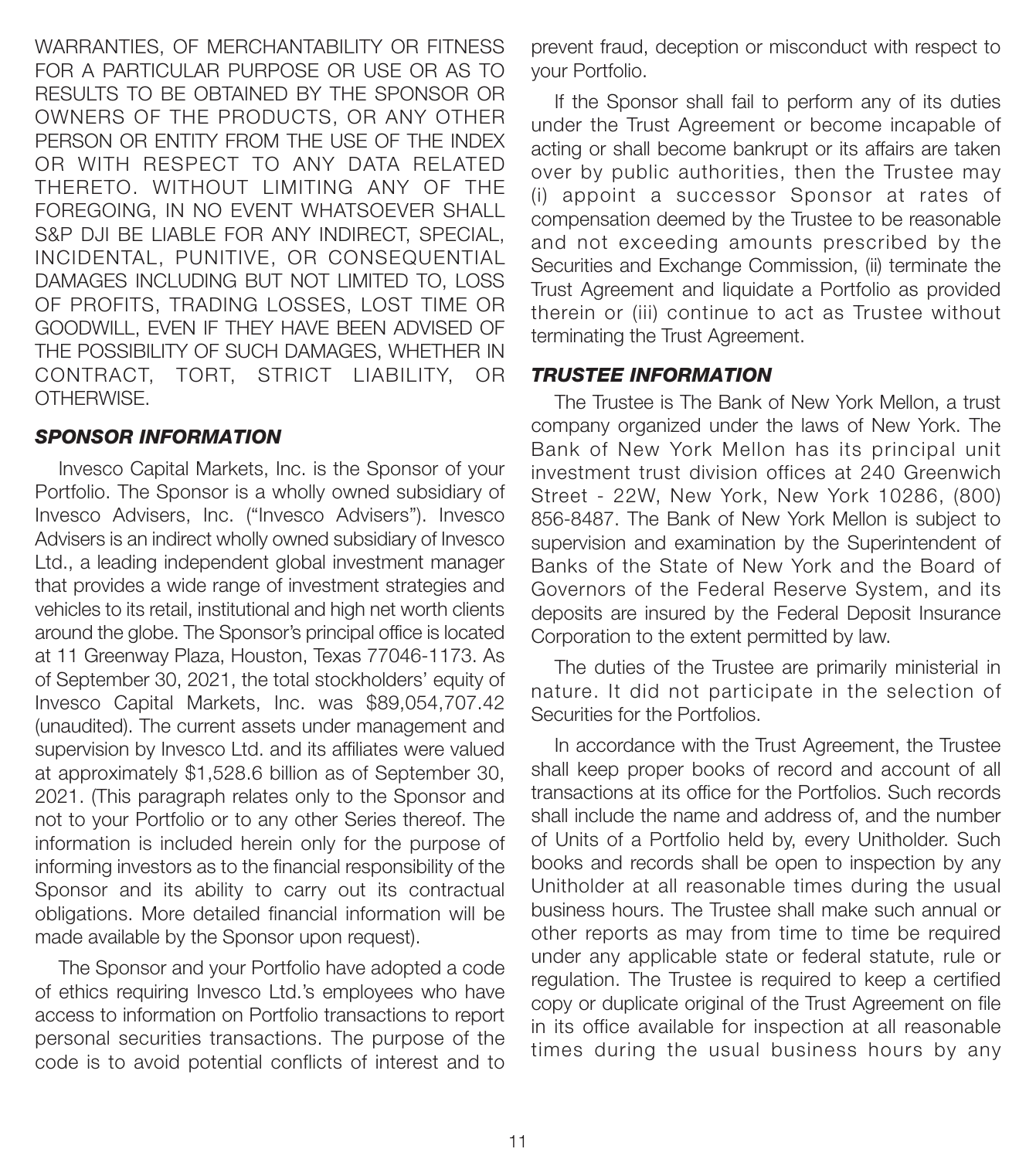Unitholder, together with a current list of the Securities held in the Portfolios.

Under the Trust Agreement, the Trustee or any successor trustee may resign and be discharged of its responsibilities created by the Trust Agreement by executing an instrument in writing and filing the same with the Sponsor. The Trustee or successor trustee must mail a copy of the notice of resignation to all Unitholders then of record, not less than 60 days before the date specified in such notice when such resignation is to take effect. The Sponsor upon receiving notice of such resignation is obligated to appoint a successor trustee promptly. If, upon such resignation, no successor trustee has been appointed and has accepted the appointment within 30 days after notification, the retiring Trustee may apply to a court of competent jurisdiction for the appointment of a successor. The Sponsor may remove the Trustee and appoint a successor trustee as provided in the Trust Agreement at any time with or without cause. Notice of such removal and appointment shall be mailed to each Unitholder by the Sponsor. Upon execution of a written acceptance of such appointment by such successor trustee, all the rights, powers, duties and obligations of the original trustee shall vest in the successor. The resignation or removal of a Trustee becomes effective only when the successor trustee accepts its appointment as such or when a court of competent jurisdiction appoints a successor trustee.

Any corporation into which a Trustee may be merged or with which it may be consolidated, or any corporation resulting from any merger or consolidation to which a Trustee shall be a party, shall be the successor trustee. The Trustee must be a banking corporation organized under the laws of the United States or any state and having at all times an aggregate capital, surplus and undivided profits of not less than \$5,000,000.

## *TAXATION*

The prospectus contains a discussion of certain U.S. federal income tax issues concerning the Portfolios and the purchase, ownership and disposition of Portfolio

Units. The discussion below supplements the prospectus discussion and is qualified in its entirety by the prospectus discussion. Prospective investors should consult their own tax advisors with regard to the federal tax consequences of the purchase, ownership, or disposition of Portfolio Units, as well as the tax consequences arising under the laws of any state, locality, non-U.S. country, or other taxing jurisdiction.

The federal income tax summary below and in the prospectus is based in part on the advice of counsel to the Sponsor. The Internal Revenue Service could disagree with any conclusions set forth in these discussions. In addition, our counsel was not asked to review, and has not reached a conclusion with respect to the federal income tax treatment of the assets to be held by the Portfolios.

The Portfolios intend to elect and to qualify annually as a regulated investment company under the Internal Revenue Code of 1986, as amended (the "Code") and to comply with applicable distribution requirements so that it will not pay federal income tax on income and capital gains distributed to its Unitholders.

To qualify for the favorable U.S. federal income tax treatment generally accorded to regulated investment companies, a Portfolio must, among other things, (a) derive in each taxable year at least 90% of its gross income from dividends, interest, payments with respect to securities loans and gains from the sale or other disposition of stock, securities or foreign currencies or other income derived with respect to its business of investing in such stock, securities or currencies, and net income from qualified publicly traded partnerships; (b) diversify its holdings so that, at the end of each quarter of the taxable year, (i) at least 50% of the market value of a Portfolio's assets is represented by cash and cash items (including receivables), U.S. government securities, the securities of other regulated investment companies and other securities, with such other securities of any one issuer generally limited for the purposes of this calculation to an amount not greater than 5% of the value of a Portfolio's total assets and not greater than 10% of the outstanding voting securities of such issuer, and (ii) not more than 25% of the value of its total assets is invested in the securities (other than U.S. government securities or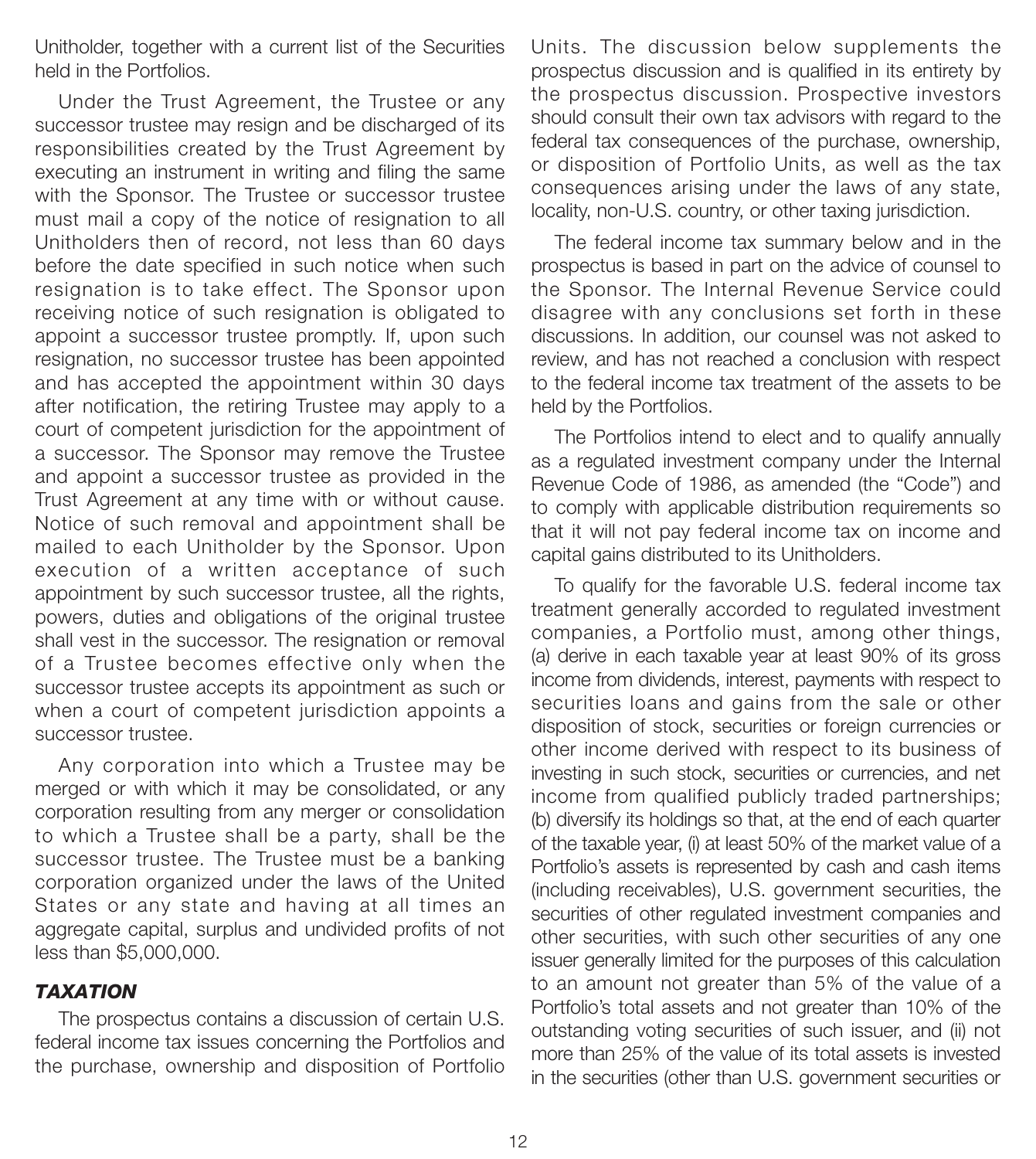the securities of other regulated investment companies) of any one issuer, or two or more issuers which a Portfolio controls (by owning 20% or more of the issuer's outstanding voting securities) and which are engaged in the same, similar or related trades or businesses, or the securities of qualified publicly traded partnerships; and (c) distribute at least 90% of its investment company taxable income (which includes, among other items, dividends, interest and net short-term capital gains in excess of net long-term capital losses but excludes net capital gain, if any) and at least 90% of its net tax-exempt interest income, if any, each taxable year.

The American Infrastructure Growth Portfolio plans to invest, within the limits described above, in publicly traded partnerships that qualify for treatment essentially as corporate stock. It is possible that such a publicly traded partnership will fail to so qualify, in which case your Portfolio would treat its investment on a flow-through, rather than dividend equivalent, basis, which could have adverse effects on your Portfolio's ability to qualify as a regulated investment company in any year. Your Portfolio will attempt to monitor such investments with these tax considerations in mind.

As a regulated investment company, a Portfolio generally will not be subject to U.S. federal income tax on its investment company taxable income (as that term is defined in the Code, but without regard to the deduction for dividends paid) and net capital gain (the excess of net long-term capital gain over net short-term capital loss), if any, that it distributes to Unitholders. The Portfolios intend to distribute to its Unitholders, at least annually, substantially all of its investment company taxable income and net capital gain. If a Portfolio retains any net capital gain or investment company taxable income, it will generally be subject to federal income tax at regular corporate rates on the amount retained. In addition, amounts not distributed on a timely basis in accordance with a calendar year distribution requirement are subject to a nondeductible 4% excise tax unless, generally, a Portfolio distributes during each calendar year an amount equal to the sum of (1) at least 98% of its ordinary income (not taking into account any capital gains or losses) for the calendar year, (2) at least 98.2% of its capital gains in excess of its capital losses (adjusted for certain ordinary

losses) for the one-year period ending October 31 of the calendar year, and (3) any ordinary income and capital gains for previous years that were not distributed or taxed during those years. To prevent application of the excise tax, the Portfolios intend to make their distributions in accordance with the calendar year distribution requirement. Further, if a Portfolio retains any net capital gain, the Portfolio may designate the retained amount as undistributed capital gains in a notice to Unitholders who, if subject to federal income tax on long-term capital gains (i) will be required to include in income for federal income tax purposes, as long-term capital gain, their share of such undistributed amount, and (ii) will be entitled to credit their proportionate share of the tax paid by the Portfolio against their federal income tax liabilities, if any, and to claim refunds to the extent the credit exceeds such liabilities. A distribution will be treated as paid on December 31 of the current calendar year if it is declared by a Portfolio in October, November or December with a record date in such a month and paid by a Portfolio during January of the following calendar year. These distributions will be taxable to Unitholders in the calendar year in which the distributions are declared, rather than the calendar year in which the distributions are received. There is no assurance that distributions made by your Portfolio will be sufficient to eliminate all taxes on the Trust for all periods. Your Portfolio may make taxable distributions to you even during periods in which the value of your Units has declined.

If a Portfolio failed to qualify as a regulated investment company or failed to satisfy the 90% distribution requirement in any taxable year, the Portfolio would be taxed as an ordinary corporation on its taxable income (even if such income were distributed to its Unitholders) and all distributions out of earnings and profits would be taxable to Unitholders as ordinary dividend income.

Your Portfolio may be required to withhold as backup withholding federal income tax at the backup withholding rate on all taxable distributions payable to you if you fail to provide your correct taxpayer identification number or to make required certifications, or if the IRS indicates that you are subject to backup withholding. Backup withholding is not an additional tax. Any amounts withheld may be credited against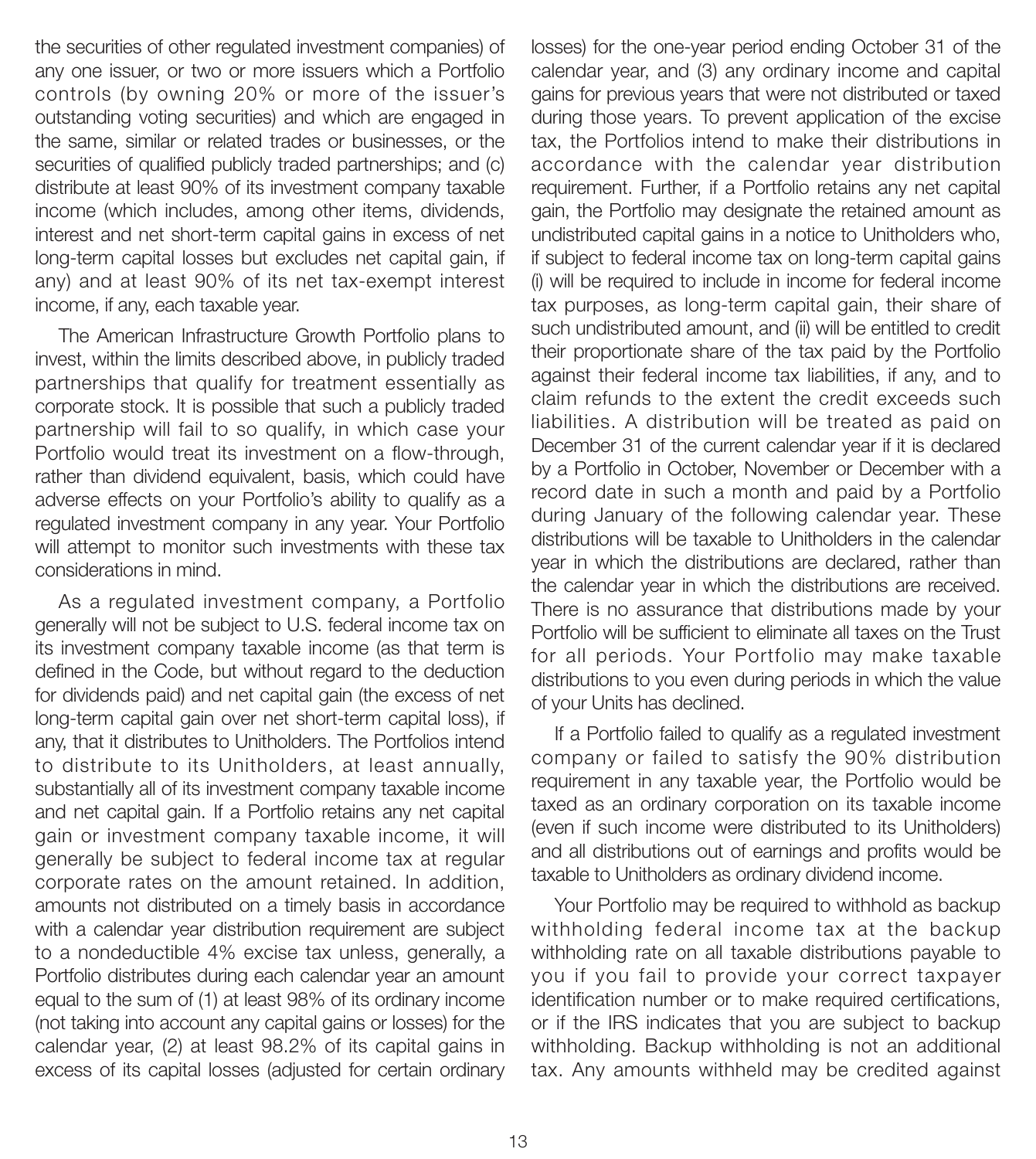your federal income tax liability if you provide the required information or certification.

If your Portfolio is treated as holding directly or indirectly 10 percent or more of the combined value or voting power of the stock of a foreign corporation, and all U.S. shareholders collectively own more than 50 percent of the vote or value of the stock of such corporation, the foreign corporation may be treated as a "controlled foreign corporation" (a "CFC") for U.S. federal income tax purposes. In such circumstances, your Portfolio will be required to include certain types of passive income and certain other types of income relating to insurance, sales and services with related parties and oil related income in the Portfolio's taxable income whether or not such income is distributed.

If your Portfolio holds an equity interest in any "passive foreign investment companies" ("PFICs"), which are generally certain foreign corporations that receive at least 75% of their annual gross income from passive sources (such as interest, dividends, certain rents and royalties or capital gains) or that hold at least 50% of their assets in investments producing such passive income, the Portfolio could be subject to U.S. federal income tax and additional interest charges on gains and certain distributions with respect to those equity interests, even if all the income or gain is timely distributed to its Unitholders. Your Portfolio will not be able to pass through to its Unitholders any credit or deduction for such taxes. Your Portfolio may be able to make an election that could ameliorate these adverse tax consequences. In this case, your Portfolio would recognize as ordinary income any increase in the value of such PFIC shares, and as ordinary loss any decrease in such value to the extent it did not exceed prior increases included in income. Under this election, your Portfolio might be required to recognize in a year income in excess of its distributions from PFICs and its proceeds from dispositions of PFIC stock during that year, and such income would nevertheless be subject to the distribution requirement and would be taken into account for purposes of the 4% excise tax (described above). Dividends paid by PFICs will not be treated as qualified dividend income.

#### *PORTFOLIO TERMINATION*

A Portfolio may be liquidated at any time by consent of Unitholders representing 66 2/3% of the Units of such Portfolio then outstanding or by the Trustee when the value of the Securities owned by a Portfolio, as shown by any evaluation, is less than \$500,000 (\$3,000,000 if the value of the Portfolio has exceeded \$15,000,000). A Portfolio will be liquidated by the Trustee in the event that a sufficient number of Units of such Portfolio not yet sold are tendered for redemption by the Sponsor, so that the net worth of such Portfolio would be reduced to less than 40% of the value of the Securities at the time they were deposited in such Portfolio. If a Portfolio is liquidated because of the redemption of unsold Units by the Sponsor, the Sponsor will refund to each purchaser of Units the entire sales charge paid by such purchaser. The Trust Agreement will terminate upon the sale or other disposition of the last Security held thereunder, but in no event will it continue beyond the Mandatory Termination Date.

Commencing during the period beginning nine business days prior to, and no later than, the Mandatory Termination Date, Securities will begin to be sold in connection with the termination of a Portfolio. The Sponsor will determine the manner, timing and execution of the sales of the Securities. The Sponsor shall direct the liquidation of the Securities in such manner as to effectuate orderly sales and a minimal market impact. In the event the Sponsor does not so direct, the Securities shall be sold within a reasonable period and in such manner as the Trustee, in its sole discretion, shall determine. Unitholders will receive a cash distribution from the sale of the remaining Securities within a reasonable time following the Mandatory Termination Date. The Trustee will deduct from the funds of a Portfolio any accrued costs, expenses, advances or indemnities provided by the Trust Agreement, including estimated compensation of the Trustee, costs of liquidation and any amounts required as a reserve to provide for payment of any applicable taxes or other governmental charges. Any sale of Securities in a Portfolio upon termination may result in a lower amount than might otherwise be realized if such sale were not required at such time. The Trustee will then distribute to each Unitholder of the Portfolio his